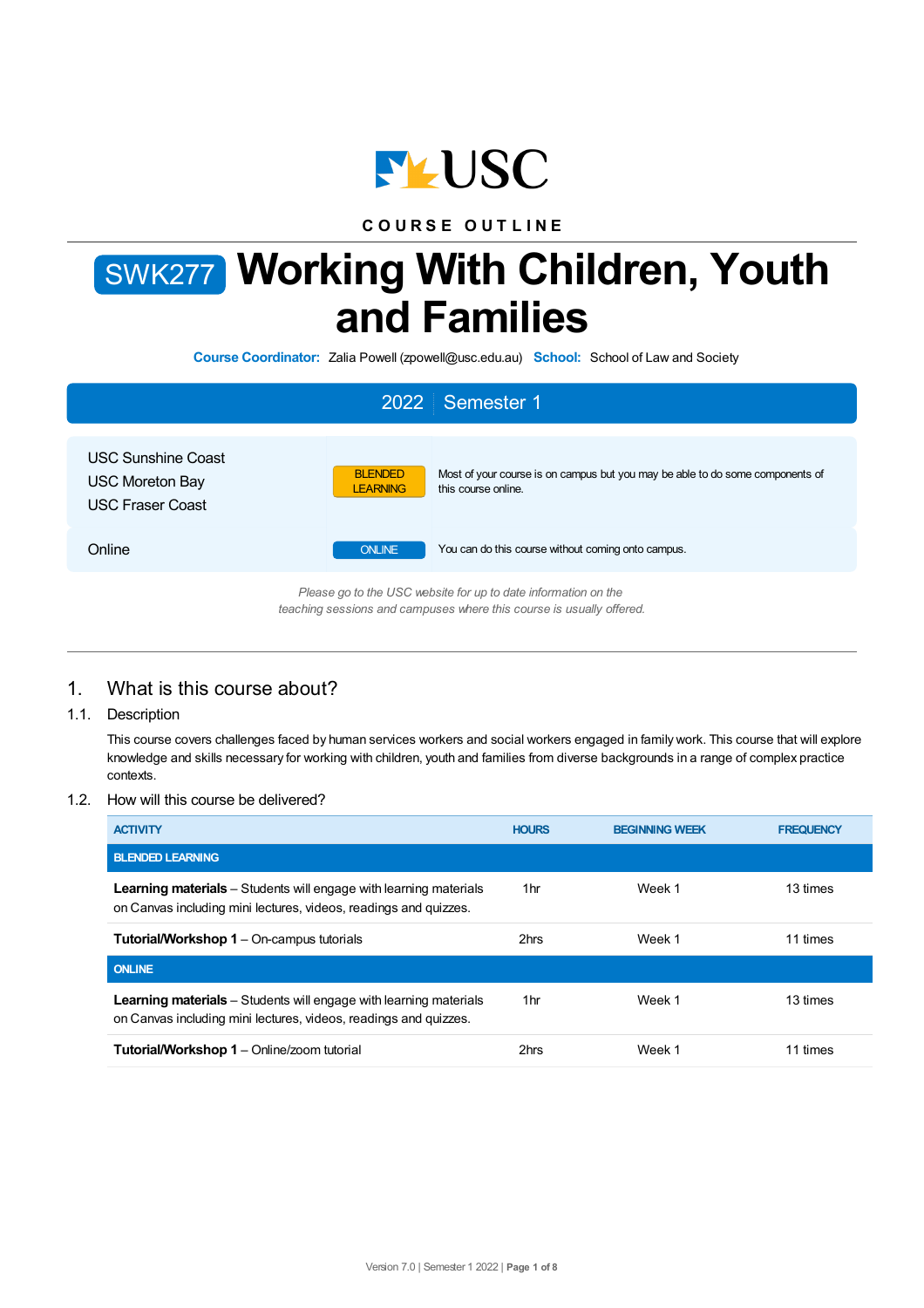## 1.3. Course Topics

Introduction to families

Family work and the principles of practice

The therapy process

Theories related to family treatment

Trauma informed practice

Policy and legal issues in working with children and families

Protection of children and young people

Diversity and cross-cultural issues related to children and families

## 2. What level is this course?

#### 200 Level (Developing)

Building on and expanding the scope of introductory knowledge and skills, developing breadth or depth and applying knowledge and skills in a new context. May require pre-requisites where discipline specific introductory knowledge or skills is necessary. Normally, undertaken in the second or third full-time year of an undergraduate programs.

## 3. What is the unit value of this course?

12 units

# 4. How does this course contribute to my learning?

|                                                                   | <b>COURSE LEARNING OUTCOMES</b>                                                                     | <b>GRADUATE QUALITIES MAPPING</b>                                      | PROFESSIONAL STANDARD MAPPING                                                                                                                                                                                                                                                                                                                                                                                                                                                                                                                                                                                                                                                                                                                                                                                                   |
|-------------------------------------------------------------------|-----------------------------------------------------------------------------------------------------|------------------------------------------------------------------------|---------------------------------------------------------------------------------------------------------------------------------------------------------------------------------------------------------------------------------------------------------------------------------------------------------------------------------------------------------------------------------------------------------------------------------------------------------------------------------------------------------------------------------------------------------------------------------------------------------------------------------------------------------------------------------------------------------------------------------------------------------------------------------------------------------------------------------|
| On successful completion of this course, you<br>should be able to |                                                                                                     | Completing these tasks successfully will<br>contribute to you becoming | <b>Australian Association of Social Workers</b>                                                                                                                                                                                                                                                                                                                                                                                                                                                                                                                                                                                                                                                                                                                                                                                 |
| $\vert$ 1                                                         | Identify and demonstrate different CYP<br>and family approaches, theories,<br>frameworks and models | Knowledgeable<br>Empowered                                             | 2 - Professionalism<br>2.1 - Represent the social work profession<br>with integrity and professionalism<br>2.2 - Behave in a professional manner and<br>be accountable for all actions and<br>decisions<br>4 - Knowledge for practice<br>4.1 - Understand higher level systemic<br>influences on people with respect to area<br>of practice<br>4.2 - Understand and articulate social<br>work and other relevant theories and<br>concepts<br>4.3 - Understand the role of research and<br>evaluation in obtaining and generating<br>new knowledge for practice<br>4.4 - Understand and articulate how and<br>when theories, knowledge bases and<br>knowledge sources inform practice<br>5 - Applying knowledge to practice<br>5.3 - Use a range of social work methods<br>and techniques appropriate to the area of<br>practice |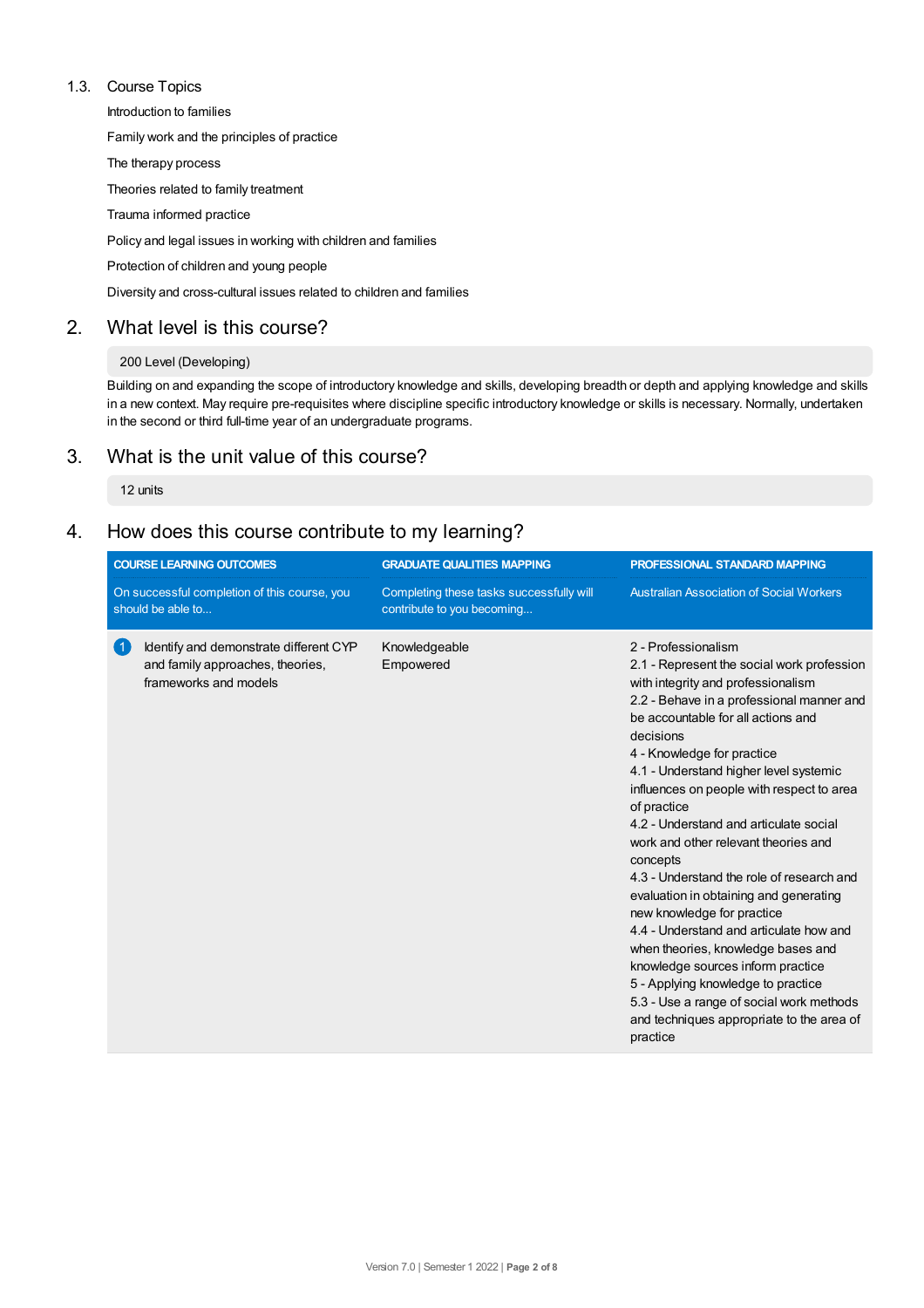| <b>COURSE LEARNING OUTCOMES</b> |                                                                                                                                                        | <b>GRADUATE QUALITIES MAPPING</b>                                      | PROFESSIONAL STANDARD MAPPING                                                                                                                                                                                                                                                                                                                                                                                                                                                                                                                                                                                                                                                                |  |
|---------------------------------|--------------------------------------------------------------------------------------------------------------------------------------------------------|------------------------------------------------------------------------|----------------------------------------------------------------------------------------------------------------------------------------------------------------------------------------------------------------------------------------------------------------------------------------------------------------------------------------------------------------------------------------------------------------------------------------------------------------------------------------------------------------------------------------------------------------------------------------------------------------------------------------------------------------------------------------------|--|
|                                 | On successful completion of this course, you<br>should be able to                                                                                      | Completing these tasks successfully will<br>contribute to you becoming | <b>Australian Association of Social Workers</b>                                                                                                                                                                                                                                                                                                                                                                                                                                                                                                                                                                                                                                              |  |
| $\mathbf{C}$                    | Compose a beginning social work/<br>human services child, youth and family<br>assessment and intervention plan.                                        | Creative and critical thinker<br>Ethical                               | 2 - Professionalism<br>4 - Knowledge for practice<br>4.2 - Understand and articulate social<br>work and other relevant theories and<br>concepts<br>4.4 - Understand and articulate how and<br>when theories, knowledge bases and<br>knowledge sources inform practice<br>5 - Applying knowledge to practice<br>5.3 - Use a range of social work methods<br>and techniques appropriate to the area of<br>practice<br>5.4 - Apply critical and reflective thinking to<br>practice<br>7 - Information recording and sharing<br>7.1 - Record and manage information<br>appropriately<br>7.2 - Keep and maintain information in<br>accordance with ethical principles and<br>relevant legislation |  |
| $\left(3\right)$                | Illustrate an ability to utilise reflective<br>practice on personal beliefs, values and<br>worldviews and discuss how this<br>impacts on your practice | Knowledgeable<br>Ethical                                               | 1 - Values and ethics<br>1.1 - Practise in accordance with the<br>AASW Code of Ethics<br>2 - Professionalism<br>2.1 - Represent the social work profession<br>with integrity and professionalism<br>2.2 - Behave in a professional manner and<br>be accountable for all actions and<br>decisions                                                                                                                                                                                                                                                                                                                                                                                             |  |
| $\overline{4}$                  | To demonstrate an understanding of<br>knowledge regarding diversity and<br>culturally responsive practice                                              | Knowledgeable<br>Engaged                                               | 3 - Culturally responsive and inclusive<br>practice<br>3.1 - Work inclusively and respectfully with<br>cultural difference and diversity<br>3.2 - Respect and strive to understand and<br>promote the rights of Aboriginal and<br>Torres Strait Islander peoples and their<br>cultures<br>6 - Communication and interpersonal skills<br>6.1 - Communicate with a diverse range of<br>people<br>8.2 - Engage in continuing professional<br>development                                                                                                                                                                                                                                        |  |

# 5. Am Ieligible to enrol in this course?

Refer to the USC [Glossary](https://www.usc.edu.au/about/policies-and-procedures/glossary-of-terms-for-policy-and-procedures) of terms for definitions of "pre-requisites, co-requisites and anti-requisites".

5.1. Pre-requisites Not applicable 5.2. Co-requisites Not applicable 5.3. Anti-requisites SCS277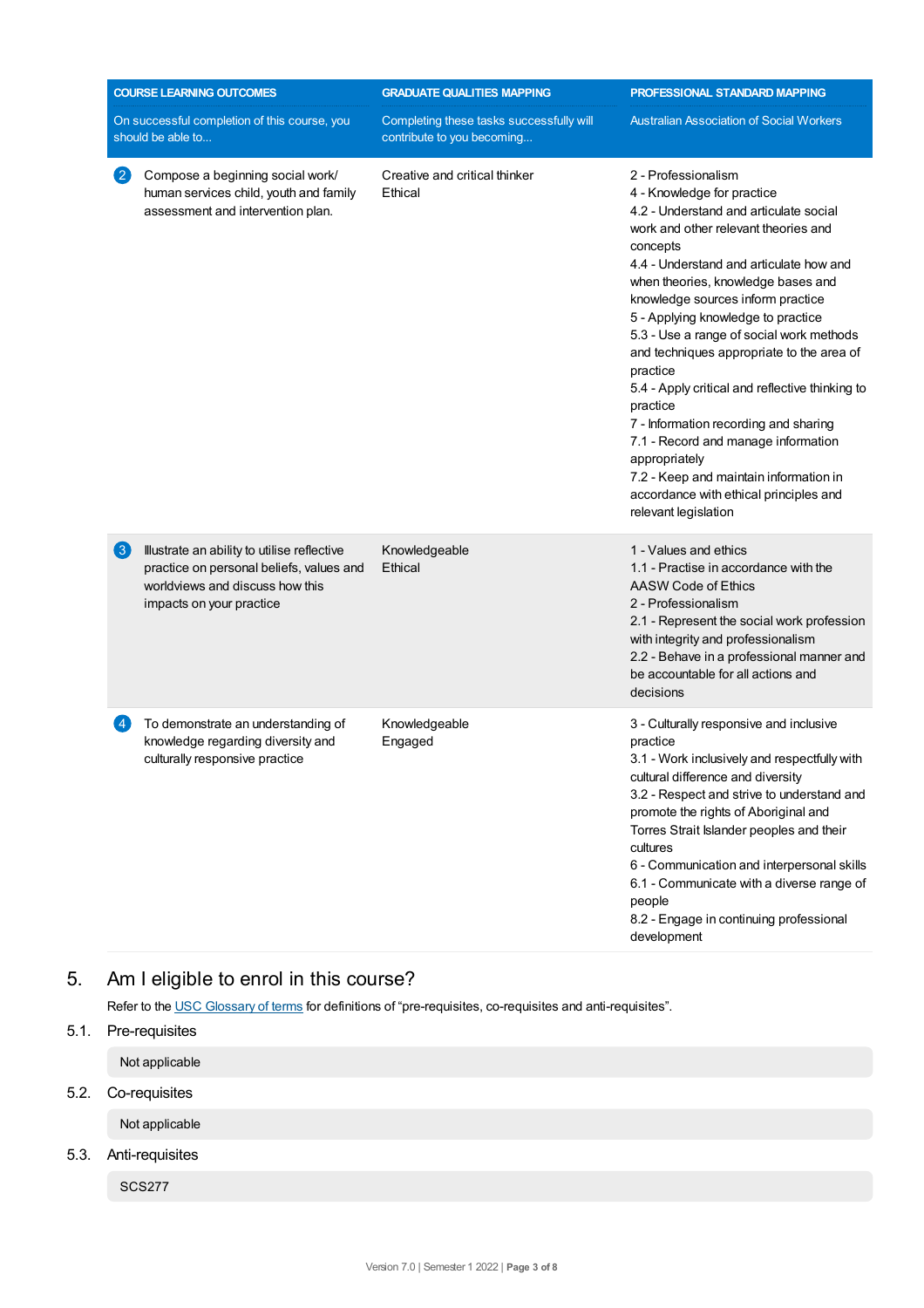## 5.4. Specific assumed prior knowledge and skills (where applicable)

Not applicable

# 6. How am Igoing to be assessed?

## 6.1. Grading Scale

Standard Grading (GRD)

High Distinction (HD), Distinction (DN), Credit (CR), Pass (PS), Fail (FL).

## 6.2. Details of early feedback on progress

Early feedback will be given with a quiz in Week 3 and feedback on discussions and activities in the tutorials.

## 6.3. Assessment tasks

| <b>DELIVERY</b><br><b>MODE</b> | <b>TASK</b><br>NO. | <b>ASSESSMENT</b><br><b>PRODUCT</b>       | <b>INDIVIDUAL</b><br><b>OR GROUP</b> | <b>WEIGHTING</b><br>$\frac{9}{6}$ | <b>WHAT IS THE</b><br><b>DURATION/</b><br><b>LENGTH?</b>     | <b>WHEN SHOULD I</b><br><b>SUBMIT?</b>          | <b>WHERE SHOULD I</b><br><b>SUBMIT IT?</b>                      |
|--------------------------------|--------------------|-------------------------------------------|--------------------------------------|-----------------------------------|--------------------------------------------------------------|-------------------------------------------------|-----------------------------------------------------------------|
| All                            | $\mathbf{1}$       | Activity<br>Participation                 | Individual                           | 10%                               | 11 Tutorials                                                 | Throughout teaching<br>period (refer to Format) | In Class                                                        |
| All                            | 2                  | Quiz/zes                                  | Individual                           | 20%                               | up to $30$<br>minutes                                        | Refer to Format                                 | Online Test (Quiz)                                              |
| All                            | 3                  | Artefact - Creative,<br>and Written Piece | Individual                           | 25%                               | 10 minutes<br>oral<br>presentation<br>4 Powerpoint<br>Slides | Week 6                                          | <b>Online Assignment</b><br>Submission with<br>plagiarism check |
| All                            | 4                  | Case Study                                | Individual                           | 45%                               | 2,000 words                                                  | Week 12                                         | Online Assignment<br>Submission with<br>plagiarism check        |

## **All - Assessment Task 1:** Tutorial Attendance and Participation

| <b>GOAL:</b>     |                        | AASW external accreditation requires mandatory attendance for skills based tutorials. Students must attend weekly<br>tutorials and actively participate in all tutorial activities.                                         |                                     |  |
|------------------|------------------------|-----------------------------------------------------------------------------------------------------------------------------------------------------------------------------------------------------------------------------|-------------------------------------|--|
| <b>PRODUCT:</b>  | Activity Participation |                                                                                                                                                                                                                             |                                     |  |
| <b>FORMAT:</b>   |                        | Tutorial attendance will be recorded to meet external AASW accreditation requirements. Student participation and<br>engagement in tutorial activities assessed based upon attendance and participation across 11 tutorials. |                                     |  |
| <b>CRITERIA:</b> | No.                    |                                                                                                                                                                                                                             | <b>Learning Outcome</b><br>assessed |  |
|                  |                        | Attendance and engagement in activities                                                                                                                                                                                     |                                     |  |
|                  | 2                      | Demonstrate engagement with course content.                                                                                                                                                                                 | 3                                   |  |
|                  | 3                      | Demonstrate engagement and participation with course content                                                                                                                                                                |                                     |  |
|                  |                        |                                                                                                                                                                                                                             |                                     |  |

#### **All - Assessment Task 2:** Quiz/zes

| <b>GOAL:</b>    | To demonstrate an understanding of various approaches, theories, models and frameworks n CYP&F. |
|-----------------|-------------------------------------------------------------------------------------------------|
| <b>PRODUCT:</b> | Quiz/zes                                                                                        |
| <b>FORMAT:</b>  | Students will answer a multiple choice quiz beginning in week 3, 8, and 13                      |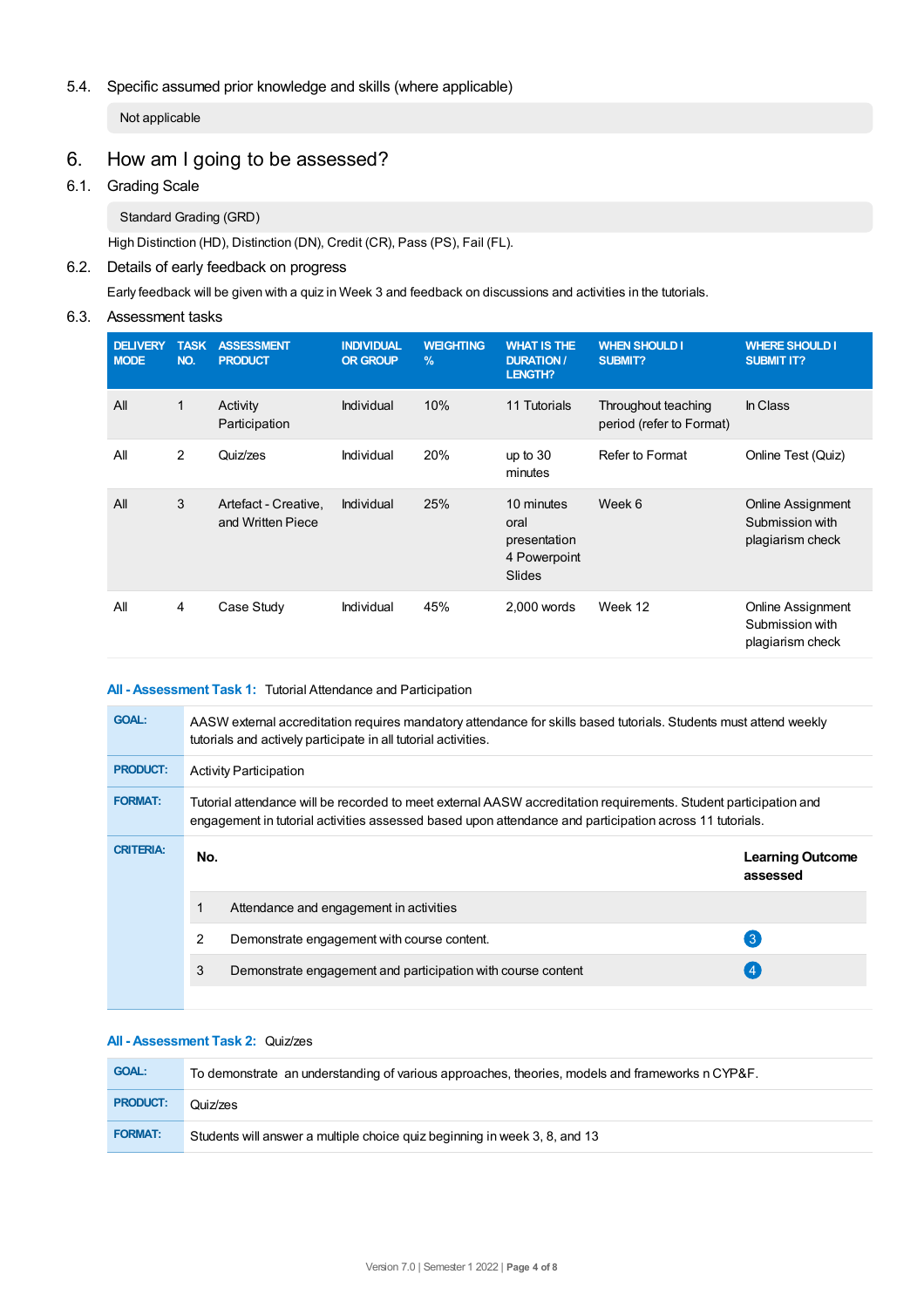| <b>CRITERIA:</b> | No. |                             | <b>Learning Outcome</b><br>assessed |
|------------------|-----|-----------------------------|-------------------------------------|
|                  |     | Knowledge of course content | 00                                  |
|                  |     |                             |                                     |

## **All - Assessment Task 3:** Genogram and Ecomap

| <b>GOAL:</b>                                                                                                                                                                                                                                                                                                                                                                                                   | practice.                                                                                                                                                                                                                                                                                                                                                                                                                                                                                          | Demonstrate the ability to create an accurate genogram and ecomap for the chosen case study. Using a narrated<br>Powerpoint, present your case study and identify your plan for social work intervention supported by evidence based |                                     |  |
|----------------------------------------------------------------------------------------------------------------------------------------------------------------------------------------------------------------------------------------------------------------------------------------------------------------------------------------------------------------------------------------------------------------|----------------------------------------------------------------------------------------------------------------------------------------------------------------------------------------------------------------------------------------------------------------------------------------------------------------------------------------------------------------------------------------------------------------------------------------------------------------------------------------------------|--------------------------------------------------------------------------------------------------------------------------------------------------------------------------------------------------------------------------------------|-------------------------------------|--|
| <b>PRODUCT:</b>                                                                                                                                                                                                                                                                                                                                                                                                | Artefact - Creative, and Written Piece                                                                                                                                                                                                                                                                                                                                                                                                                                                             |                                                                                                                                                                                                                                      |                                     |  |
| <b>FORMAT:</b>                                                                                                                                                                                                                                                                                                                                                                                                 | Students are to prepare a 10 minute recorded oral PowerPoint presentation that explains the genogram and ecomap for a<br>case study they have chosen. Students are required to consider the audience as fellow community / human services/<br>social worker colleagues, collaboratively discussing a client's case. Oral presentations are to be recorded in Powerpoint<br>and submitted via Canvas.<br>Students are required to complete the following in their recorded Powerpoint presentation; |                                                                                                                                                                                                                                      |                                     |  |
| • A genogram. All generations presented with correct genealogical symbols used.<br>• Ecomap for the family. All relationships between individuals presented with correct symbols used denoting age, location,<br>levels of education, illness, substance use etc.<br>. Explain your chosen social work approach to working with this family and link this to AASW Code of Ethics and/or<br>Practice Standards. |                                                                                                                                                                                                                                                                                                                                                                                                                                                                                                    |                                                                                                                                                                                                                                      |                                     |  |
| <b>CRITERIA:</b>                                                                                                                                                                                                                                                                                                                                                                                               | No.                                                                                                                                                                                                                                                                                                                                                                                                                                                                                                |                                                                                                                                                                                                                                      | <b>Learning Outcome</b><br>assessed |  |
|                                                                                                                                                                                                                                                                                                                                                                                                                | $\mathbf{1}$                                                                                                                                                                                                                                                                                                                                                                                                                                                                                       | Ability to accurately generate a genogram and a legend for the case study.                                                                                                                                                           | $\mathbf 2$                         |  |
|                                                                                                                                                                                                                                                                                                                                                                                                                | $\overline{2}$                                                                                                                                                                                                                                                                                                                                                                                                                                                                                     | Genogram applied accurately to the case illustrating all relevant relationships and<br>accurately interpreted.                                                                                                                       | 00                                  |  |
|                                                                                                                                                                                                                                                                                                                                                                                                                | 3                                                                                                                                                                                                                                                                                                                                                                                                                                                                                                  | Ability to accurately communicate and interpret the genogram using professional language<br>and writing.                                                                                                                             | 24                                  |  |
|                                                                                                                                                                                                                                                                                                                                                                                                                |                                                                                                                                                                                                                                                                                                                                                                                                                                                                                                    |                                                                                                                                                                                                                                      |                                     |  |

## **All - Assessment Task 4:** Case Study

| <b>GOAL:</b>    | To identity and compose an accurate, complete social work assessment and intervention plan with a family that is ethically<br>and professionally sound and culturally responsive                                                                                                                                      |
|-----------------|-----------------------------------------------------------------------------------------------------------------------------------------------------------------------------------------------------------------------------------------------------------------------------------------------------------------------|
| <b>PRODUCT:</b> | Case Study                                                                                                                                                                                                                                                                                                            |
| <b>FORMAT:</b>  | This proforma (report) will include:<br>• Completing an assessment framework<br>. Discuss, identify and outline any risks or ethical issues (see hyperlinks; Department Child Safety in assessment tab)<br>• Complete an intervention plan<br>• Discuss and summarise a range of engagement strategies for the family |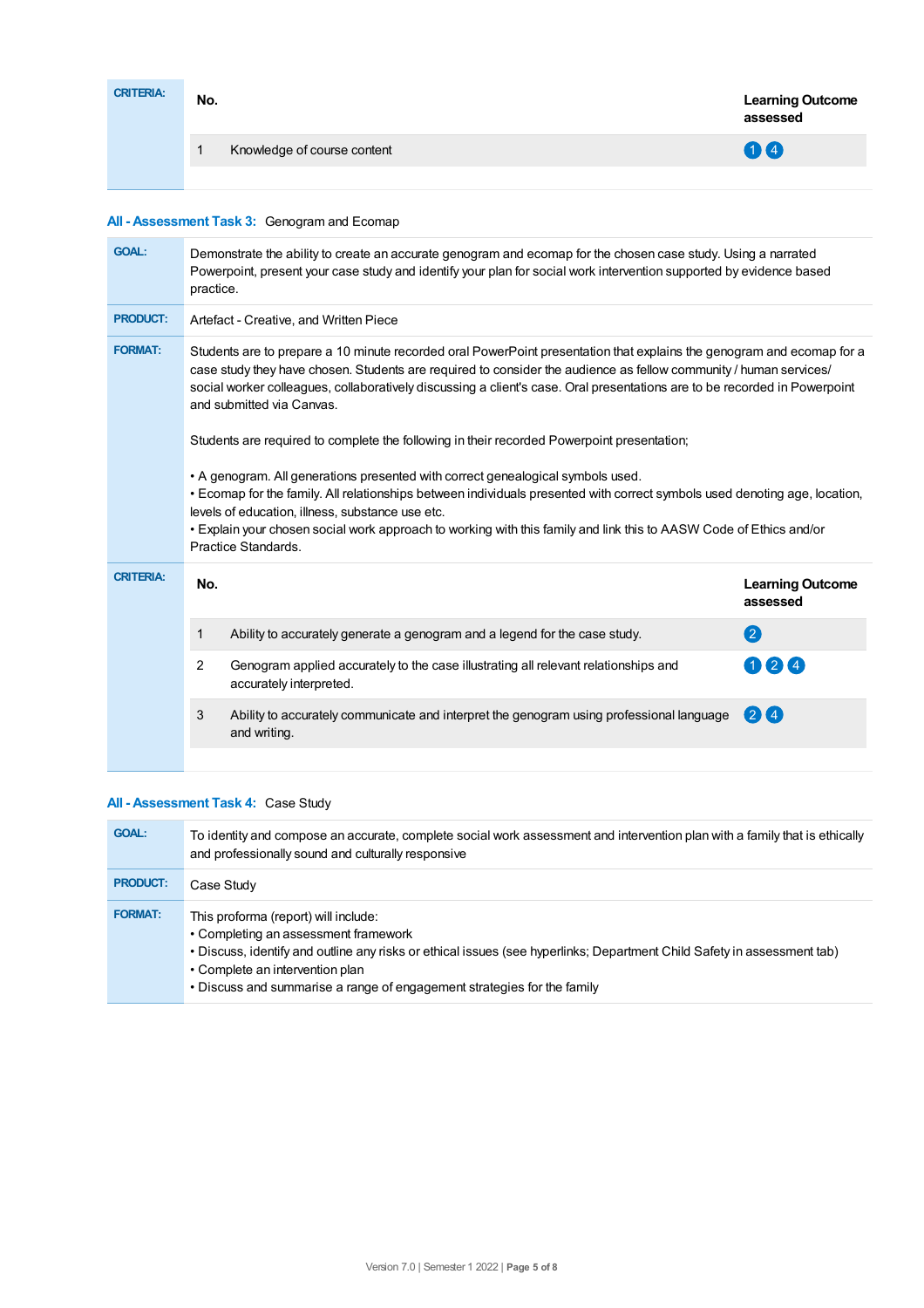| <b>CRITERIA:</b> | No.                                                                                                                                                             | <b>Learning Outcome</b><br>assessed |
|------------------|-----------------------------------------------------------------------------------------------------------------------------------------------------------------|-------------------------------------|
|                  | Ability to apply a family assessment framework.                                                                                                                 | 000                                 |
|                  | $\overline{2}$<br>Ability to identify and outline a range of risk and protective factors for the case study                                                     | 024                                 |
|                  | 3<br>Ability to generate an intervention plan                                                                                                                   | 264                                 |
|                  | Ability to discuss and summarise engagement strategies for the family, prioritises these<br>4<br>strategies                                                     | 0234                                |
|                  | 5<br>Ability to present a clear, well structured document to an 'emerging professional' level.<br>Correct use of grammar, spelling and use of APA7 referencing. | 26                                  |

# 7. Directed study hours

A 12-unit course will have total of 150 learning hours which will include directed study hours (including online if required), self-directed learning and completion of assessable tasks. Directed study hours may vary by location. Student workload is calculated at 12.5 learning hours per one unit.

## 8. What resources do I need to undertake this course?

Please note: Course information, including specific information of recommended readings, learning activities, resources, weekly readings, etc. are available on the course Canvas site– Please log in as soon as possible.

## 8.1. Prescribed text(s) or course reader

There are no required/recommended resources for this course.

## 8.2. Specific requirements

Not applicable

## 9. How are risks managed in this course?

Health and safety risks for this course have been assessed as low. It is your responsibility to review course material, search online, discuss with lecturers and peers and understand the health and safety risks associated with your specific course of study and to familiarise yourself with the University's general health and safety principles by reviewing the online [induction](https://online.usc.edu.au/webapps/blackboard/content/listContentEditable.jsp?content_id=_632657_1&course_id=_14432_1) training for students, and following the instructions of the University staff.

## 10. What administrative information is relevant to this course?

## 10.1. Assessment: Academic Integrity

Academic integrity is the ethical standard of university participation. It ensures that students graduate as a result of proving they are competent in their discipline. This is integral in maintaining the value of academic qualifications. Each industry has expectations and standards of the skills and knowledge within that discipline and these are reflected in assessment.

Academic integrity means that you do not engage in any activity that is considered to be academic fraud; including plagiarism, collusion or outsourcing any part of any assessment item to any other person. You are expected to be honest and ethical by completing all work yourself and indicating in your work which ideas and information were developed by you and which were taken from others. You cannot provide your assessment work to others.You are also expected to provide evidence of wide and critical reading, usually by using appropriate academic references.

In order to minimise incidents of academic fraud, this course may require that some of its assessment tasks, when submitted to Canvas, are electronically checked through Turnitin. This software allows for text comparisons to be made between your submitted assessment item and all other work to which Turnitin has access.

#### 10.2. Assessment: Additional Requirements

Your eligibility for supplementary assessment in a course is dependent of the following conditions applying:

The final mark is in the percentage range 47% to 49.4% The course is graded using the Standard Grading scale You have not failed an assessment task in the course due to academic misconduct.